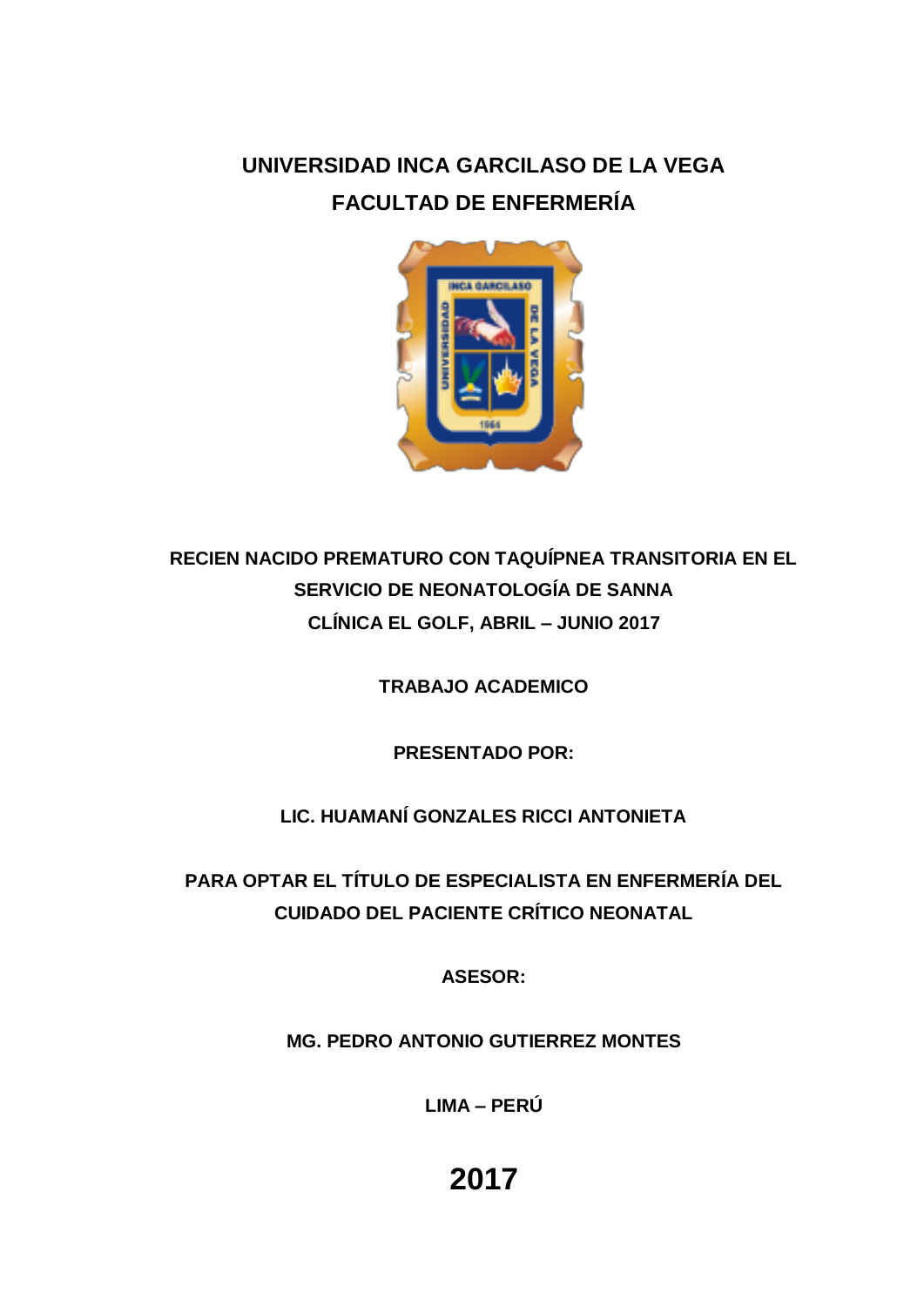#### **RESUMEN**

Cada año nacen en el mundo aproximadamente quince millones de niños prematuros, en Europa más de quinientos mil y solo, en el Perú mueren al año alrededor de doce mil cuatrocientos nacidos prematuros; cerca de un millón a nivel mundial no logran sobrevivir, según cifras de la Organización Mundial de la Salud, la cual aumento año tras año, pudiéndose evitar la mayoría con los cuidados y tratamientos adecuados. Por esta razón ha sido necesario desarrollar en forma científica y mediante el Proceso de Atención de Enfermería (PAE), el cuidado del recién nacido prematuro con diagnóstico de Taquipnea Transitoria del Recién Nacido (TRN), en pro de una recuperación precoz y de calidad, teniendo en cuenta la reducción de estancia hospitalaria del recién nacido, y favorecer la relación madre-hijo, la lactancia materna y el desarrollo cognitivo del prematuro, quedando este cuidado de enfermería como modelo de intervención de enfermería. En el desarrollo del Proceso de Atención de Enfermería, se tocaron puntos importantes, como la valoración de enfermería, que incluyen todas las dimensiones del ser humano: Biológicas, socioculturales, psicológicas y espirituales, lo que permite brindar un cuidado holístico, humano y seguro al recién nacido.

Considero que la Valoración de enfermería constituye la piedra angular del Proceso de Atención de Enfermería. Los Diagnósticos de enfermería, me permitieron poner en práctica el juicio crítico en relación a los problemas y factores relacionados. La Planificación me permitió priorizar los diagnósticos, elaborar los resultados y las intervenciones para luego documentar el plan. En la etapa de Ejecución, puse en práctica las actividades planificadas para lograr los resultados propuestos. Como conclusión es muy importante velar por los factores que favorecen el inicio de la lactancia materna, su continuidad evita la morbi mortalidad de los recién nacidos prematuros. El método madre canguro minimiza los efectos dolorosos y estresantes de una unidad de cuidados intensivos.

**Palabras clave:** Recién nacido, prematuro, lactancia materna, taquipnea transitoria.